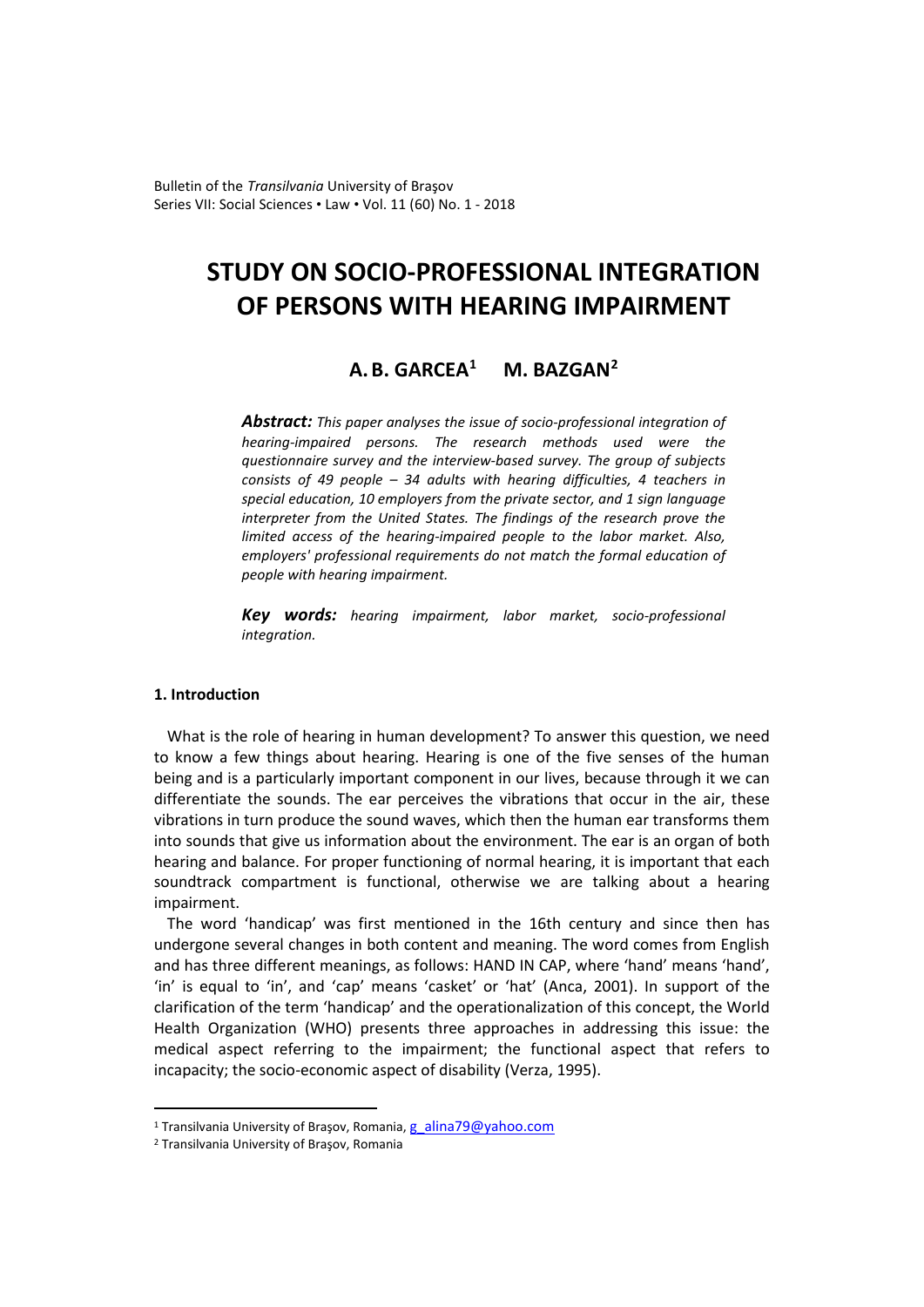## **1.1. Etiology and Typology of Hearing Impairment**

Hearing impairment falls within the category of sensory impairment, along with visual impairment. The main causes of hearing impairment can be grouped into two categories: hereditary hearing loss and acquired deafness. The most common hereditary hearing losses are: Sibenmann type, Sheibe type, and Mandini type (Roșan, 2015). When referring to the causes, the deafness can be of three types: prenatal, perinatal and postnatal (Stănică et al., 1997). The next step is to identify the hearing impairment which often causes both malformations in the auditory analyzer and external, medium or internal ear injuries. Detecting and diagnosing auditory dysfunction is based on a method to make a clear delimitation between categories.

American Speech-Language-Hearing Association (ASHA) makes a classification of hearing impairment based on a few basic criteria, namely: hearing loss, grade, and hearing loss characteristics (Roșan, 2015). Hearing loss can be: hearing loss of transmission type; hearing loss of neurosensory type or perception; mixed hearing loss.

Hearing measurement and diagnosis of the impairment is determined by means of devices called audiometers. The audiometric measurements record the thresholds at different intensities measured in decibels and different frequencies measured in hertz (Anca, 2001). Human hearing perceives the sounds from an intensity of 0 to 20 decibels or even up to 30 decibels. Perceiving sounds above the intensity threshold of 20 decibels indicates light, medium, severe hearing loss and even deep losses at intensities exceeding the 90 decibels threshold (Verza, 1995). Thus, a hearing deficiency can be distinguished by the location of the lesion and by its depth.

According to BIAF (International Bureau for Audio-phonology), it is estimated that: a) between 0-20 dB audition is normal, the person can hear a conversation without any difficulty; b) between 20-40 dB there is a slight hearing loss or mild hearing loss. The person can hear the conversation if it is not removed; c) between 40-70 dB there is an average hearing loss or moderate hearing loss where the person can hear the conversation very closely and with great difficulty. In this case, prosthesis is required; d) between 70-90 dB we refer to severe hearing difficulty or severe hearing loss in which the person can hear noises or voices. In this case prosthesis is possible; e) over 90 dB is a deep hearing deafness or deafness (cofosis). The person can hear very strong sounds, but they also cause painful sensations. It can only be prosthetized with special prostheses (Anca, 2001). Gherguț (2006) considers that a complex assessment of children with impairment is necessary in order to establish a diagnosis that has as final objective the school orientation of the child, the elaboration of a therapeutic recovery program and later its school and professional integration. The terms used in the literature as well as in the usual language to describe the category of hearing impairment are: deaf-mute, deaf speaker, hearing impaired, dysfunctional hearing, deaf, hearing disabled, deafened.

# **2. Research Objectives and Assumptions**

The objectives of this study were: 1) to identify the perception of people with hearing impairment on the chances of professional integration; 2) to identify how school supports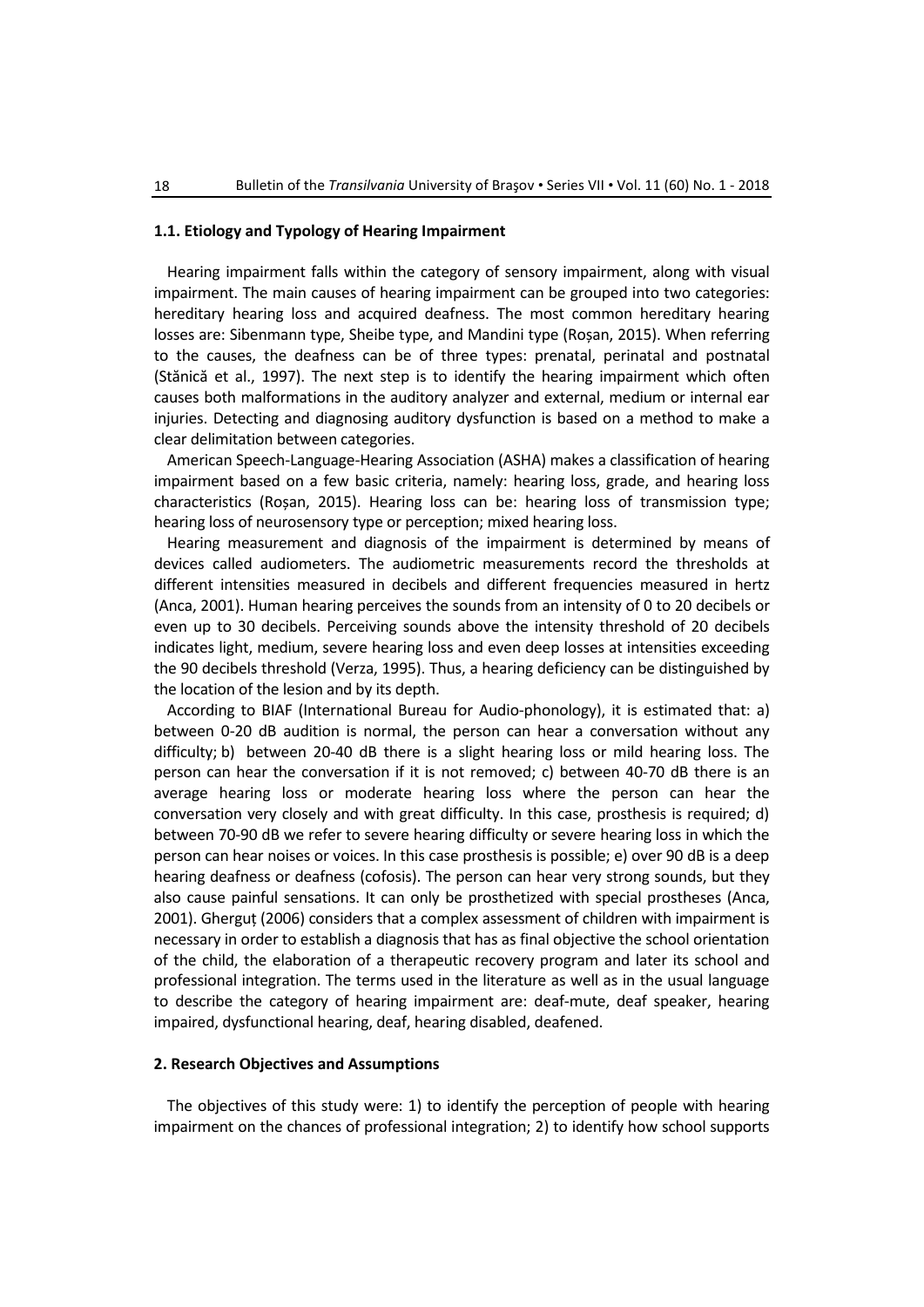hearing-impaired people for their socio-professional integration; 3) to identify employers' attitude regarding the integration of hearing-impaired people into the labor market.

Based on these objectives, the following general hypotheses were formulated: 1) The degree of satisfaction of the hearing-impaired personnel vary by the special working conditions necessary for carrying out the professional activity; 2) The career development of the hearing-impaired persons vary by the special working conditions provided by the employers; 3) If impaired people benefit from the support and guidance of social welfare services then they increase the chances of socio-professional integration of hearing-impaired persons; 4) If educational and specially integrated institutions develop collaborative relationships with economic agents during their internships, then the employment opportunities of the deaf graduates increase; 5) If employers are aware of the benefits they get by employing impaired people, then the percentage of hearing-impaired employees would increase; 6) If employers are informed about the work capacity of different categories of impaired people, then the percentage of hearing-impaired employees would increase.

#### **2.1. Participants**

The research group includes 48 participants – people with hearing impairment, teachers who work in special education, and more representatives of private employers (Figure 1).



Fig. 1. *Distribution of participants*

### **2.2. Methods and Research Tools**

We have opted for the ascertaining research where we combined quantitative research with qualitative research to highlight data on the importance of formal education in the socio-professional integration of hearing-impaired people as well as the opinions and attitudes of economic agents on hearing-impaired people. The research has focused on the socio-occupational integration of hearing-impaired people in the labor market and includes three research directions. A first direction is directed towards the special education teachers where they try to surprise the degree and the way of their preparation for the integration into the labor market of the disabled persons. The second direction is aimed at participants with hearing loss, where it is attempted to surprise their socioprofessional training to integrate into the labor market. The third direction is trying to capture the way the labor market is prepared to receive impaired people.

Antecedent variables include special working conditions, career development, support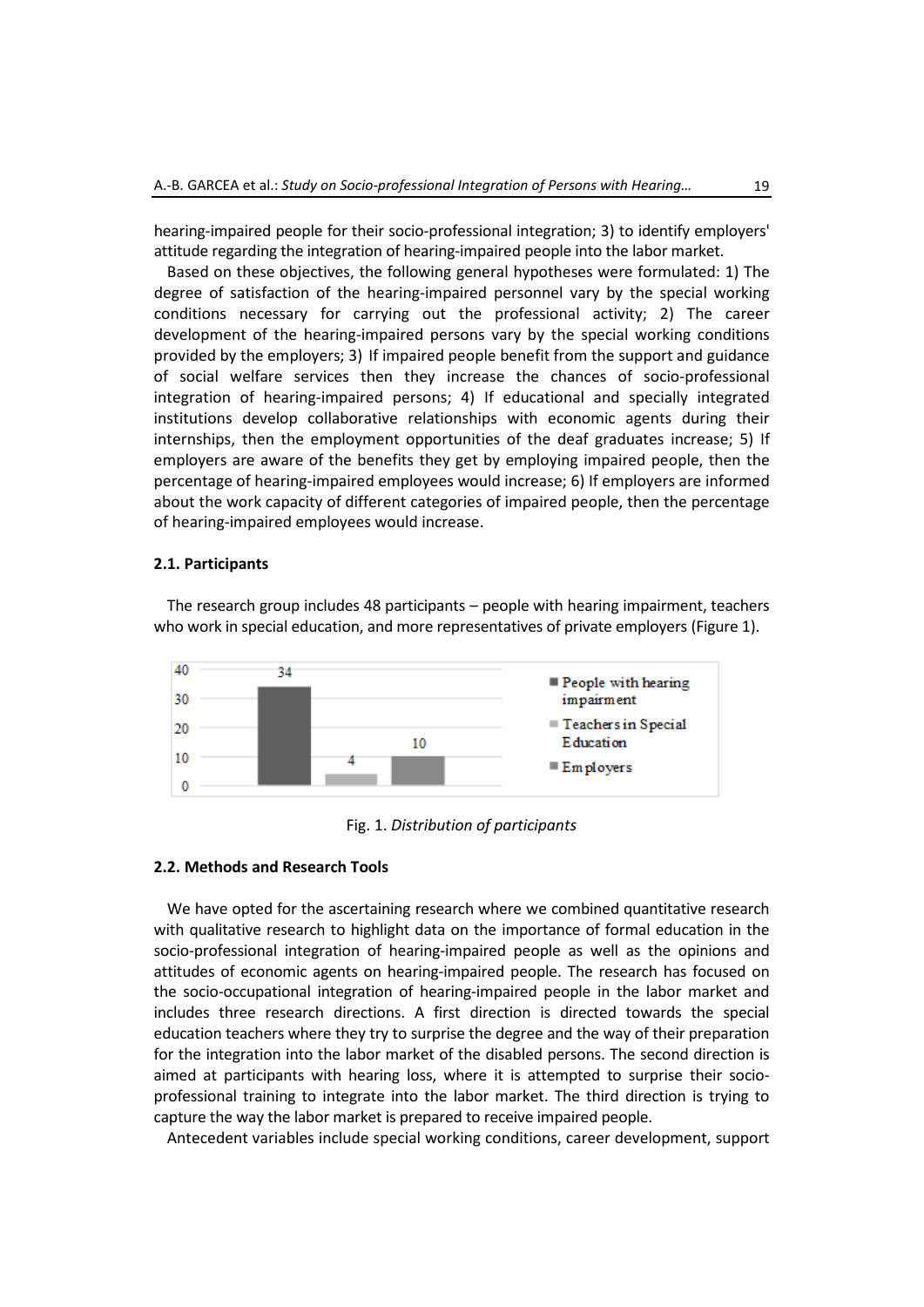and guidance of social assistance services, existence of collaboration relationships with economic agents, information of economic agents, while dependent variables include the satisfaction of the deaf employees, the socio-professional integration, the employability, the number of employees with hearing impairment. To verify the above hypotheses, several appropriate methods and techniques have been used. The research methods used in this paper were questionnaire-based and interview-based survey, and as research tools the interview questionnaire and guide were used.

The questionnaire is made up of 21 items. The questions were designed to capture the aspects of work satisfaction of hearing-impaired people. The questionnaire also contains items on the barriers encountered by people questioned during the employment and after employment, as well as their own recommendations to employers.

The survey based on an interview addressed to special education teachers comprises 11 items aiming at collecting information on the professional orientation of hearing-impaired persons within the school institution. The first two items related to the structure of the Romanian education system. The next two items of the questionnaire, items 3 and 4, address the degree of involvement of non-governmental organizations in the labor market inclusion approach in relation to the needs of people with hearing loss. The following items aim at identifying the difficulties and barriers to access the vocational training for people with hearing impairments, their level of information on employment opportunities and the degree of promotion of social integration.

In the interview-based survey (semi-structured), we used the interview guide as a research tool with 14 questions, addressed to private-sector employers. By asking the questions, we wanted to get as much information as possible, details of the employer's knowledge and opinions as to the costs they expect to have from such recruitment, what kind of people with disabilities have hired, the general perception of employers about hearing-impaired people and how much these views matter in the employment decision, as well as identifying other issues that might or may not cause them to recruit people with disabilities.

#### **3. Data Analysis and Interpretation**

In line with the first objective of research on identifying the perception of hearingimpaired people on the chances of professional integration we used the questionnaire as a way of collecting data. The degree of contentment felt by the hearing-impaired persons in the work done was followed in the questionnaire addressed to the hearing impaired by question number 17, which is represented on a 5-step Likert hierarchical scale numbered from 1 to 5 in which the response possibilities are:  $1 -$  very dissatisfied, 2 – dissatisfied, 3 – moderate, 4 – satisfied, and 5 – very satisfied.

The results presented in figure 2 show that the vast majority chose the middle, moderate degree of contentment. It can be noticed that the highest percent of the results is 85% of moderate degree of satisfaction, followed by 9% very satisfied degree of 9% and 6% satisfied. These results show that employed hearing-impaired people active in the labor market are not very motivated in relation to the work done, which is a weak motivational incentive.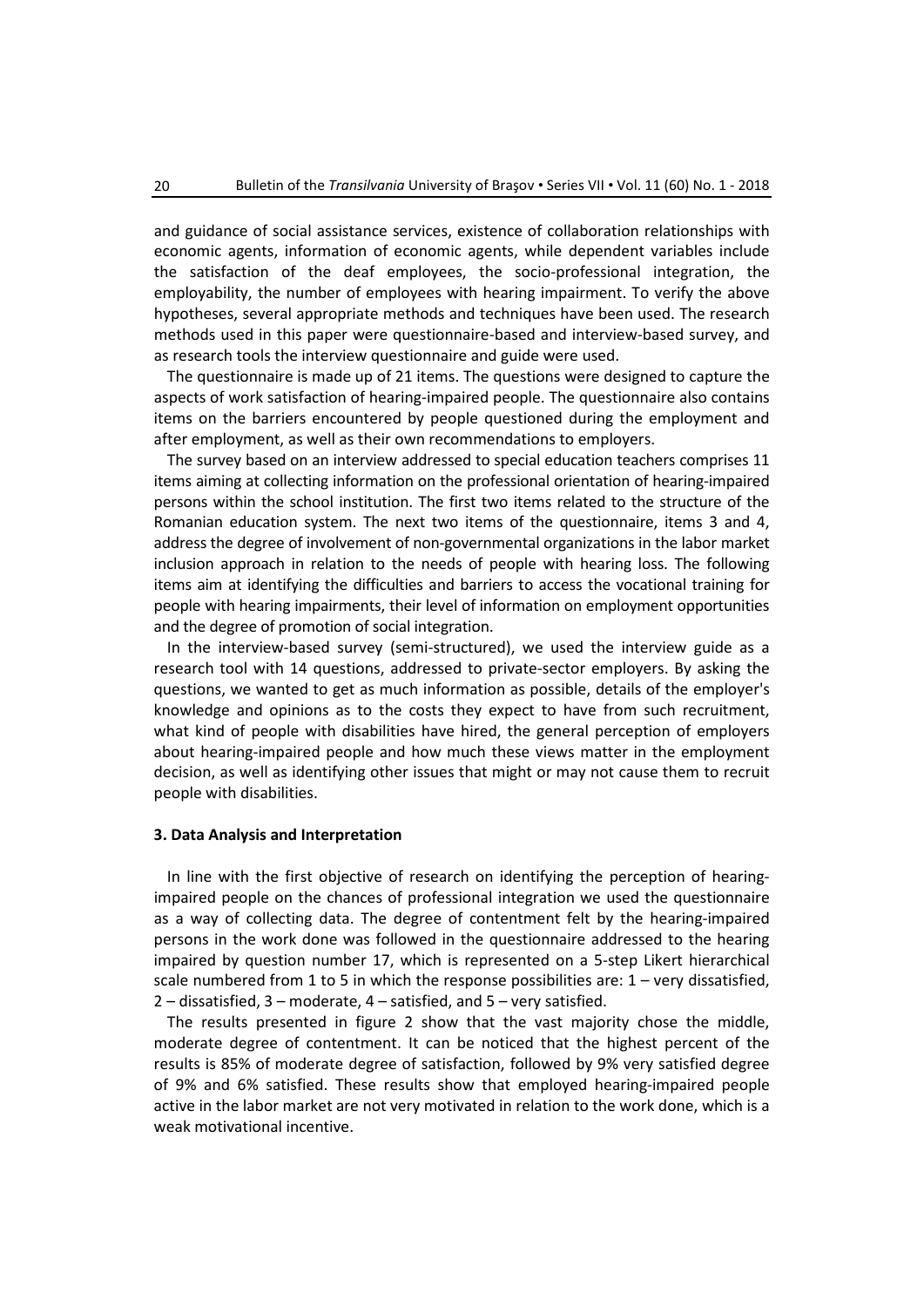

Fig. 2. *Professional satisfaction*

When asked how difficult it was for them to find a job, the hearing-impaired people responded according to the Figure 3.



Fig. 3. *Degree of difficulty in finding a job (in percent)*

It is worth noticing the results obtained by the percentage of 47% of the respondents who considered that they had serious difficulties in finding a job, the next step is the 26% median answer where respondents could not decide whether it has been difficult or easy to find a job, which can be explained by the fact that many years have passed since the first employment and may no longer feel the initial moment with the same intensity. The next response chosen by 15% of the participants is one with a high degree of difficulty. The percentage of 9% of respondents who stated that it was easy to find a job is significantly lower than those who encountered various obstacles. The conclusion is that most people with hearing difficulties encountered difficulties in finding a job.

The other items in the questionnaire have collected data on the level of schooling of hearing impaired people, their seniority, their opinion on the possibility of living without being employed, the nature of the obstacles encountered in finding a job, the level of qualification for the work done, the facilities at the workplace, the conditions in which you work, the collegiality relationships and, the future perspective on the job.

For the second objective of research aiming to identify how school supports hearingimpaired people for their socio-professional integration, we used the interview guide as a means of collecting data. The information gathered from the interview with the special education teachers were grouped into categories, respectively: data on the exerted profession and the structure of the special education system, the needs of people with hearing disabilities and their relationships with the teachers and involvement of teachers in the socio-professional approach and the problems encountered, the implications of the state and of the non-governmental organizations in the professional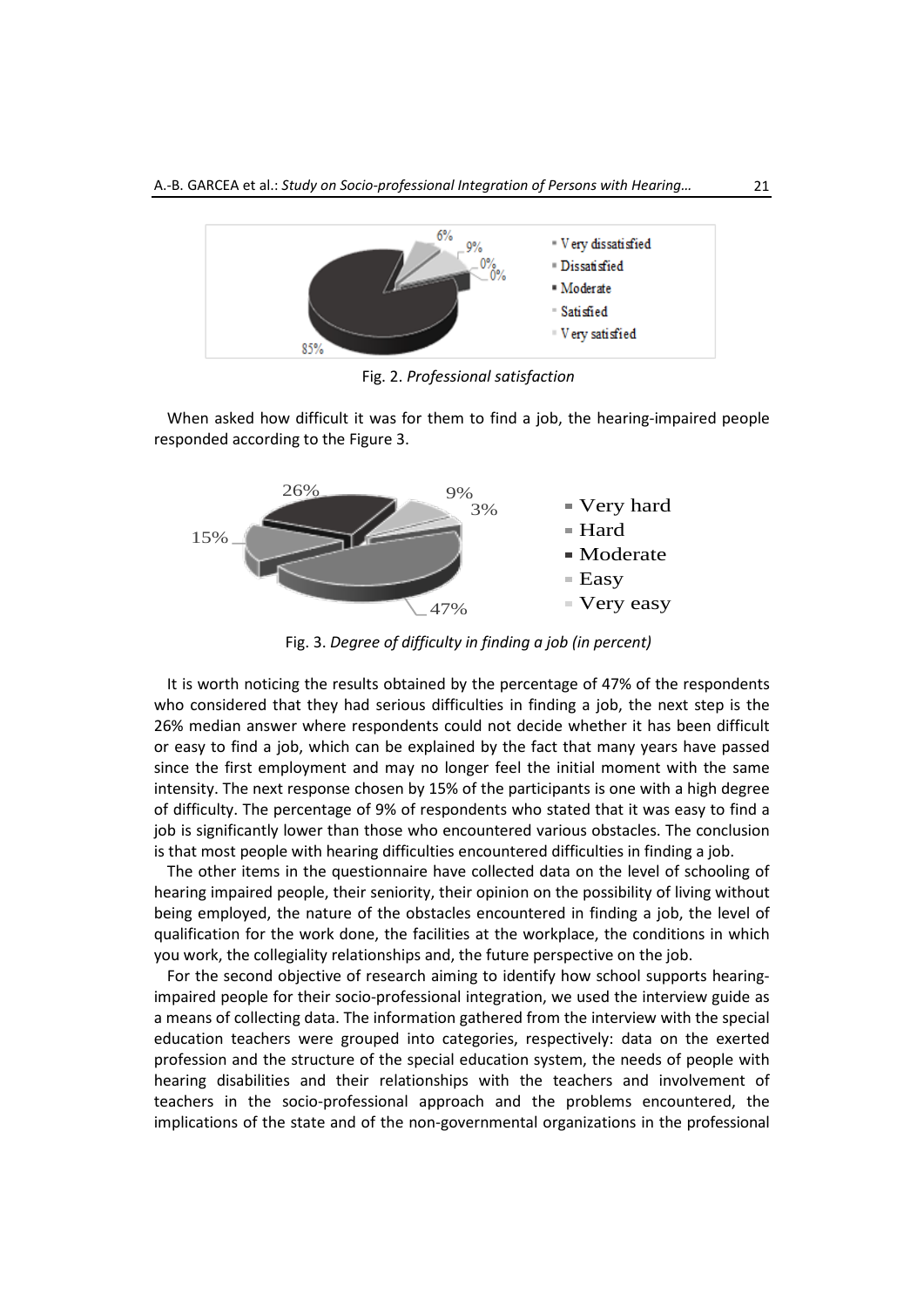training and integration of the young hearing-impaired. Based on the participants' reports and after consulting the legislation in force, the Romanian education system provides an itinerant teacher for 15 children with special needs in primary and one for 20 children with special needs in secondary school. Another point of the interview focused on the way in which the educational system works, the participants pointing to the fact that there are special schools for children with disabilities, but children with hearing impairments are integrated into mainstream education depending on a few factors: the moment of diagnosis, the degree of hearing deficiency, the level of language acquisition, the existence of a support teacher with abilities in mimic language, and the availability of school and teachers to adapt to child deficiency. Children integrated in mass school participate in all the activities provided in the curriculum helped by the itinerant teacher. In advance, the itinerant teacher together with the titular teachers establishes a personalized intervention plan and the main objectives that the hearing impaired child must reach, and then every three months this program is reviewed to see the progress of the child.

Discussions with interviewed teachers highlighted the medical factor in which people with hearing deficiencies are particularly in need of early prosthesis. The other needs of people with hearing impairment are similar with all persons with disabilities: social protection from the state, social and professional integration, unconditional acceptance, support and help for the person's family with hearing impairment. Regarding the issues related to the training of people with disabilities faced by teachers in our country, they refer to the issue of integration of children in mainstream education, as there is a reluctance on the part of some teachers to accept children with hearing deficiencies. We have also pointed out from the teachers' reports and other shortcomings that threaten the training. We mention here: the lack of material endowments, the lack of cooperation between different institutions, deficiencies in staff training, and personnel fluctuations due to low wages. With regard to the professions for people with hearing impairments, the interviewed teachers felt that the most appropriate activities are those that do not involve the verbal communication. The participants touched this question with concrete examples of the professions suitable, namely: tailor, hairdresser, chef, and carpenter.

| <b>Companies</b>                            | A | в            |  |   |   | G |     |     |      |
|---------------------------------------------|---|--------------|--|---|---|---|-----|-----|------|
| Typical employees<br>(without disabilities) |   | $\mathbf{R}$ |  | 5 | 9 | q | 100 | 129 | 1500 |
| Employees with<br>disabilities              | 0 |              |  |   |   |   |     |     |      |

*Typical employees compared to the number of employees with disabilities* Table 1

For the third objective of research, on identifying employers' attitudes about integrating people with hearing deficiencies into the labor market, we used the interview guide as a way of collecting data. To highlight the percentage of disability awareness in general, we asked a question to employers about the number of people with disabilities they are currently employing. The data is shown in Table 1. Looking at this data, we can state that compared to the number of people with disabilities who are currently employed in these institutions, the number of persons with disabilities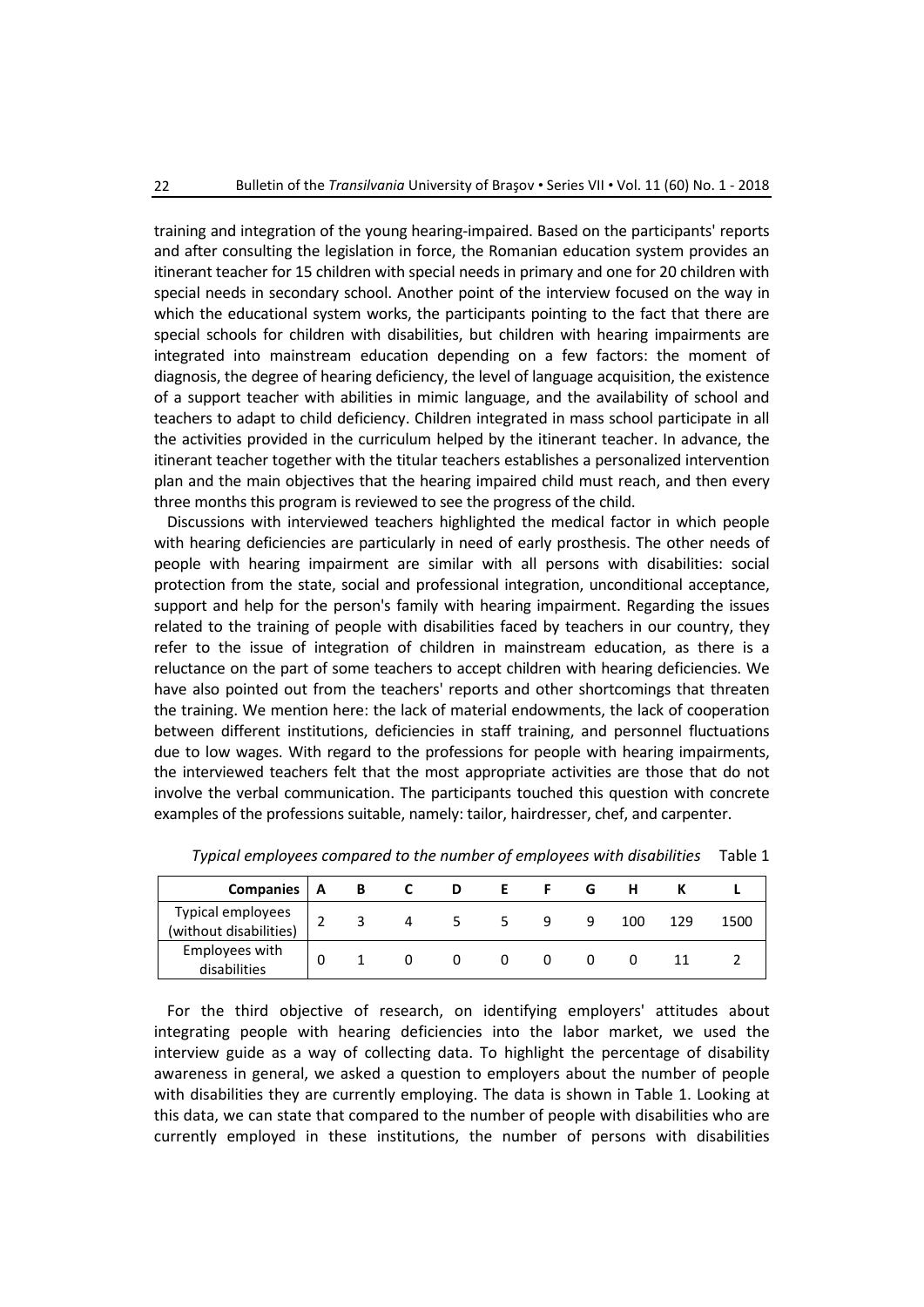employed is significantly lower. Another finding is that out of a total of 10 companies, only 3 had employees with disabilities and only one met the criterion required by law that any employer with more than 50 employees is obliged to hire people with disabilities as a percentage of 4%, this employer having 9% disabled people employed.

When asked about the determinants of hiring a disabled person, the views of employers are divided. Some consider that the field of activity does not include the employment of such a person and thus they are not willing to take that risk, others have stated that the lack of staff could cause them to employ people with disabilities or if there is no other solution and the need to fill the job requires it. Other interviewed employers said they should apply for available jobs, which is very rare, and during the interview they meet the minimum requirements for the job they want, and others would prefer to hire people with disabilities during holidays or unpaid leave of typical employees.

The other items in the interview collected data on the field of activity of the interviewed employers, their status within the institution they belong to, the degree of disability awareness, the nature of the deficiencies, the work capacity of the different categories of persons with disabilities and the level at which they carry out their tasks work, but also the facilities obtained by employing this category of people.

#### **4. Conclusions and Future Research Directions**

For the first objective of research that aimed the overall view of people with hearing deficiencies on professional integration, I found that these people primarily need financial stability. However, for this to be possible, it is necessary to provide jobs that are appropriate to their needs and which suppose compliance with the law in force. I also found poor professional motivation to be explained by the fact that the activities carried out by these people involve routine work that does not encourage the intellectual effort and where neither the salary motivation does not register significant values and companies in most cases do not provide qualification in the workplace nor promotion because post does not imply this. With all these shortcomings, people with hearing impairment like their work because offer them a degree of personal autonomy. The professional training of these persons gives them the right to practice in the trades they have been trained for, but the requirement of the labor market does not always correlate with the basic profession, and for this reason people with hearing impairment choose most of the times the professional reconversion to be able to survive. Another aspect is that people with hearing impairment are not aware of the rights and facilities they have in their approach on integration in the labor market, which is a disadvantage to their detriment. It is precisely because of this that the long-term and long-term aspirations of these people do not foresee major changes in the workplace, perhaps due to the installed routine or the fear of the unknown.

In the case of the second objective of research aimed at identifying how schools support hearing-impaired people in order to socio-professionally integrate them, I have found that the educational system in our country has recently made progress and is currently a functional system. On the other hand, although children with hearing impairment have